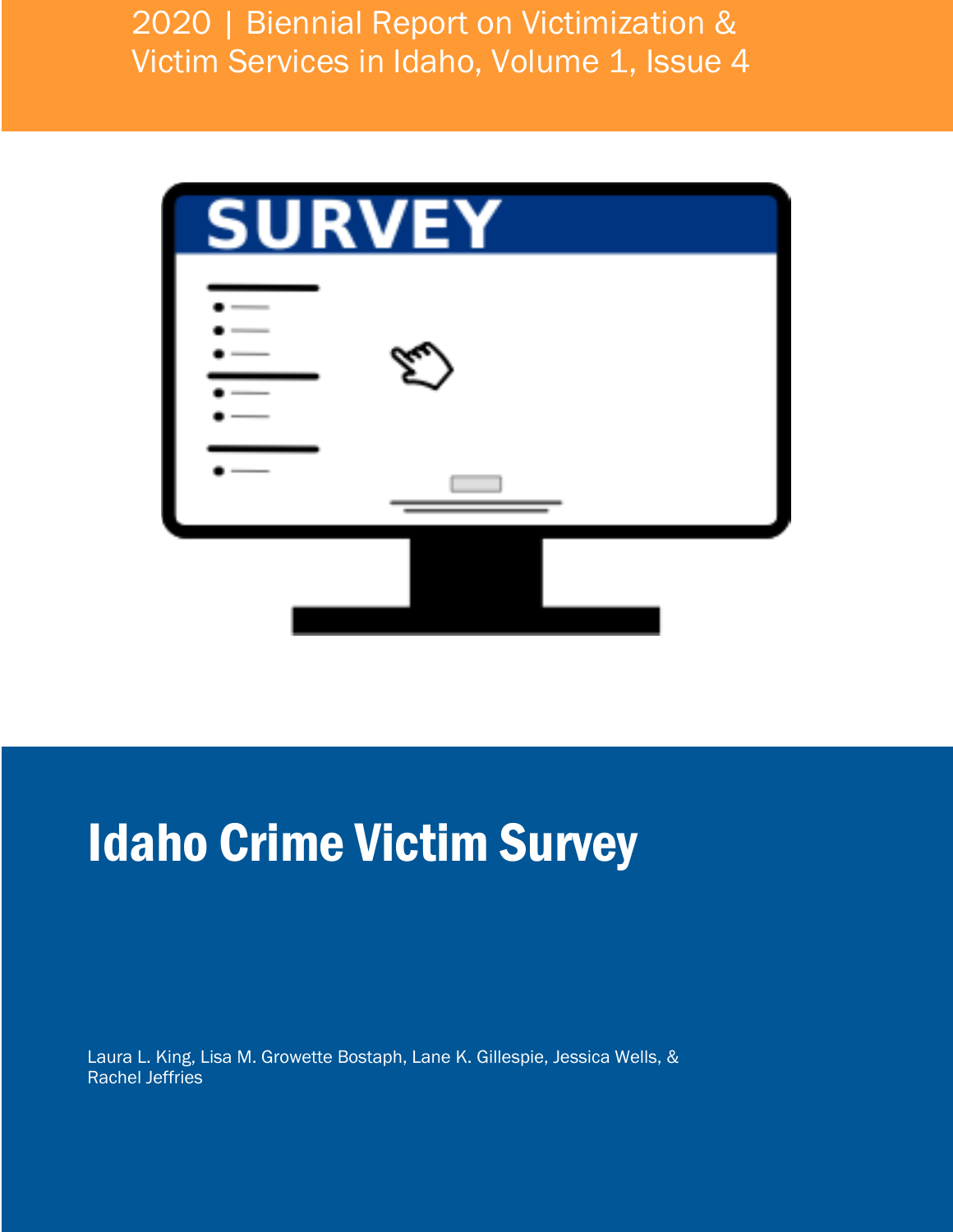# Idaho Crime Victim Survey

The *Biennial Report on Victimization & Victim Services* is a series of papers on the state of victimization, response to victimization, impacts of crime on victims, and victim services in Idaho. The project is funded by the Idaho Council on Domestic Violence & Victim Assistance. For more information on the project, watch the introductory video at<https://www.boisestate.edu/sps-criminaljustice/victimization/> or contact Dr. Lisa Growette Bostaph at lisabostaph@boisestate.edu.



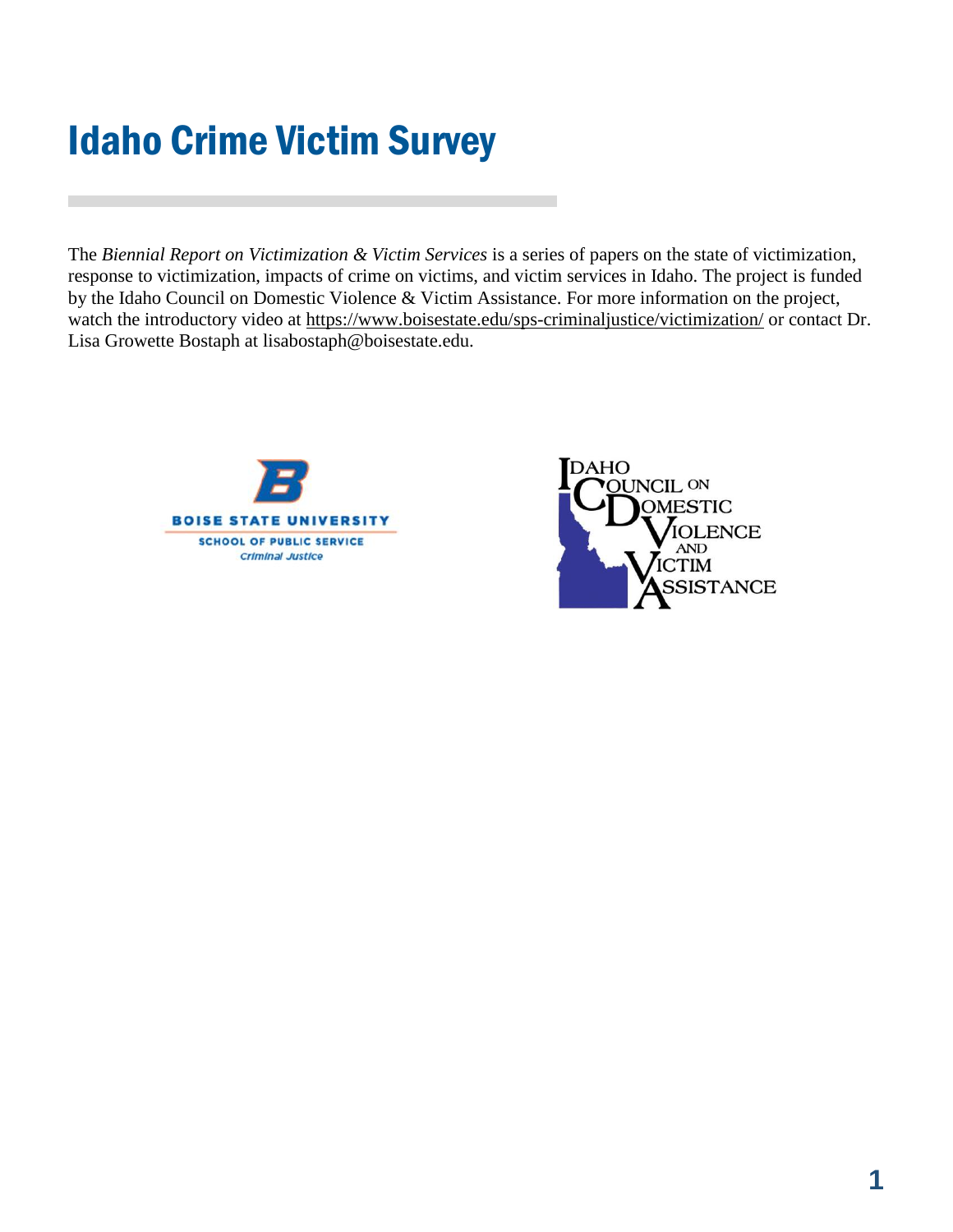# **Study Overview**

As a part of the *Biennial Report on Victimization & Victim Services*, a series of reports produced by Boise State University researchers and funded by the Idaho Council on Domestic Violence and Victim Assistance (ICDVVA), an online survey was constructed to gather information from crime victims in Idaho. Whereas the crime victim provider survey (King et al., 2020) gathered information from agencies that serve crime victims, this survey collected information directly from crime victims. The survey requested information about the crime(s) for which services were received, the services received including opinions about them and whether they had any unmet needs, any barriers experienced in obtaining services, treatment by service providers, experiences and opinions about reporting crime to police, knowledge of and ability to exercise crime victims' rights, and basic demographic information. This survey will be ongoing through 2022 and is maintained in Qualtrics, an online survey platform.

Prior to beginning this study, approval was obtained from Boise State University's Institutional Review Board for the protection of human subjects in research. After reviewing the informed consent (the first item on the survey), respondents who agree to participate click a button and proceed with the survey which is available in five languages: English, Spanish, French, Arabic, and Swahili. The survey was constructed in English by the research team and translated into the other languages by local translation experts from Boise State University and the surrounding community. A drop-down menu allows participants to easily change the survey language as needed. These languages were chosen based on the research team's consultation with victim service experts in Idaho.

In order to obtain survey respondents, all of the agencies that were invited to take the provider survey  $(n=103)$  were asked to distribute the survey to any crime victims who contacted their agency for services. Additionally, agencies that receive VOCA funding are required to distribute the survey as per the grant agreement. Links to the survey, including the QR code for smart phone access, were provided to agencies to share with potential respondents. The survey was deployed in May of 2020. Responses were sparse at the start, likely at least partly due to the COVID-19 pandemic which had started a few months earlier. In an effort to increase participation, the research team had small cards created (the size of a business card) which contained information about the survey and how to access it. Thousands of these cards, available in all five languages, have been requested and sent to agencies across the state. While responses remain somewhat slow, they have increased since distributing the victim survey cards.

For the purposes of this report, all of the survey data were downloaded from Qualtrics on December 1, 2020. As of that date, there were 97 submitted responses. Five more surveys were in progress, but were not downloaded for this analysis. After evaluating the submitted survey responses, it was determined that many of them were blank or were not complete enough for analysis (e.g., answered only one or two questions total). In the end, there were 19 surveys complete enough for analysis. This is unfortunately a small sample size and it is not possible to calculate the response rate since there is no way to determine how many victims were notified about the survey. Despite the small sample size, the data were analyzed to provide preliminary information about the opinions and experiences of crime victims in Idaho. Since this survey is ongoing, future reports will yield additional insights as responses continue to grow. Due to the small sample size for this particular report, the recommendations offered will focus on methodological considerations related to collecting survey data from crime victims.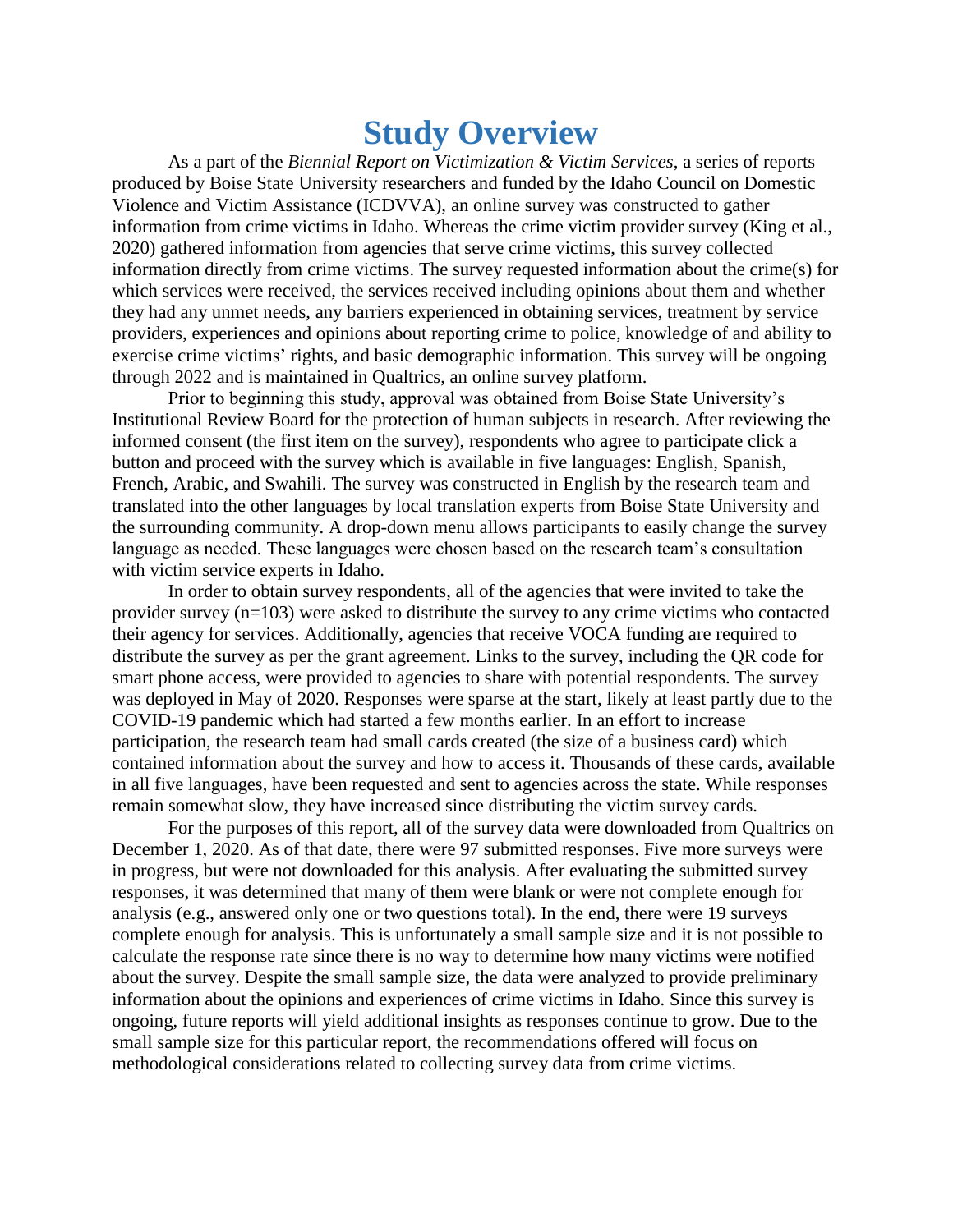# **Results**

The data were downloaded from Qualtrics and transferred into a statistical software program for analysis. The focus of the analysis was on describing the experiences and opinions of this sample of Idaho crime victims in regard to the crime(s) they experienced, the services they received, any unmet needs, their interactions with the criminal justice system, and basic demographics. The results are organized by topic and described below.

### **Demographic and Crime Characteristics**

The demographic characteristics of the sample are displayed in Table 1. Of the respondents who answered these questions, all identified as female  $(n=18)$  with an average age of about 35 years. It is not surprising that the sample was overrepresented by females since females are more likely to seek assistance following criminal victimization (McCart et al., 2010), have been overrepresented in previous research on Idaho crime victims (Growette Bostaph et al., 2015), and are more likely to complete surveys (Dillman et al., 2009). Responses from male victims ideally will be obtained as data collection continues.

#### Table 1 *Sample Demographics*

| Variable/Category          | Frequency $(\%)$ | Average | Range | In            |
|----------------------------|------------------|---------|-------|---------------|
| Female                     | 18 (100.0)       |         |       | ra            |
| Age                        |                  | 35.44   | 20-59 | m             |
| Race/Ethnicity             |                  |         |       | id            |
| Caucasian/White only       | 16(88.9)         |         |       | $\mathsf{C}$  |
| Two or more                | 2(11.1)          |         |       | $\mathbf T$   |
| <b>Sexual Orientation</b>  |                  |         |       | id            |
| Heterosexual/straight      | 14 (77.8)        |         |       | m             |
| <b>Bisexual</b>            | 3(16.7)          |         |       | ra            |
| Gay/lesbian                | 1(5.6)           |         |       | O1            |
| <b>Relationship Status</b> |                  |         |       | ar            |
| Divorced                   | 8(47.1)          |         |       | ar            |
| Married                    | 4(23.5)          |         |       | $\mathcal{C}$ |
| Single                     | 4(23.5)          |         |       | N             |
| Engaged                    | 1(5.9)           |         |       | In            |

terms of ce/ethnicity, the ajority  $(n=16)$ lentified as aucasian/White. wo respondents lentified as being from more than one cial/ethnic category: ne as Caucasian/White nd Hispanic/Latinx, and another as aucasian/White and ative American. regard to sexual orientation, 14

identified as heterosexual/straight while three identified as bisexual and one as gay/lesbian. Last, respondents were asked about their current relationships status. The most frequently selected response was divorced  $(n=8)$ , followed by married  $(n=4)$  or single  $(n=4)$ , and engaged  $(n=1)$ .

The survey asked a number of questions about the crime(s) for which respondents received services in Idaho in the past year. Many of the crimes included a brief description (e.g., physical or emotional harm by a current or former romantic partner) to enhance the validity of the measure. Respondents were able to select all that apply. The results are displayed in Figure 1.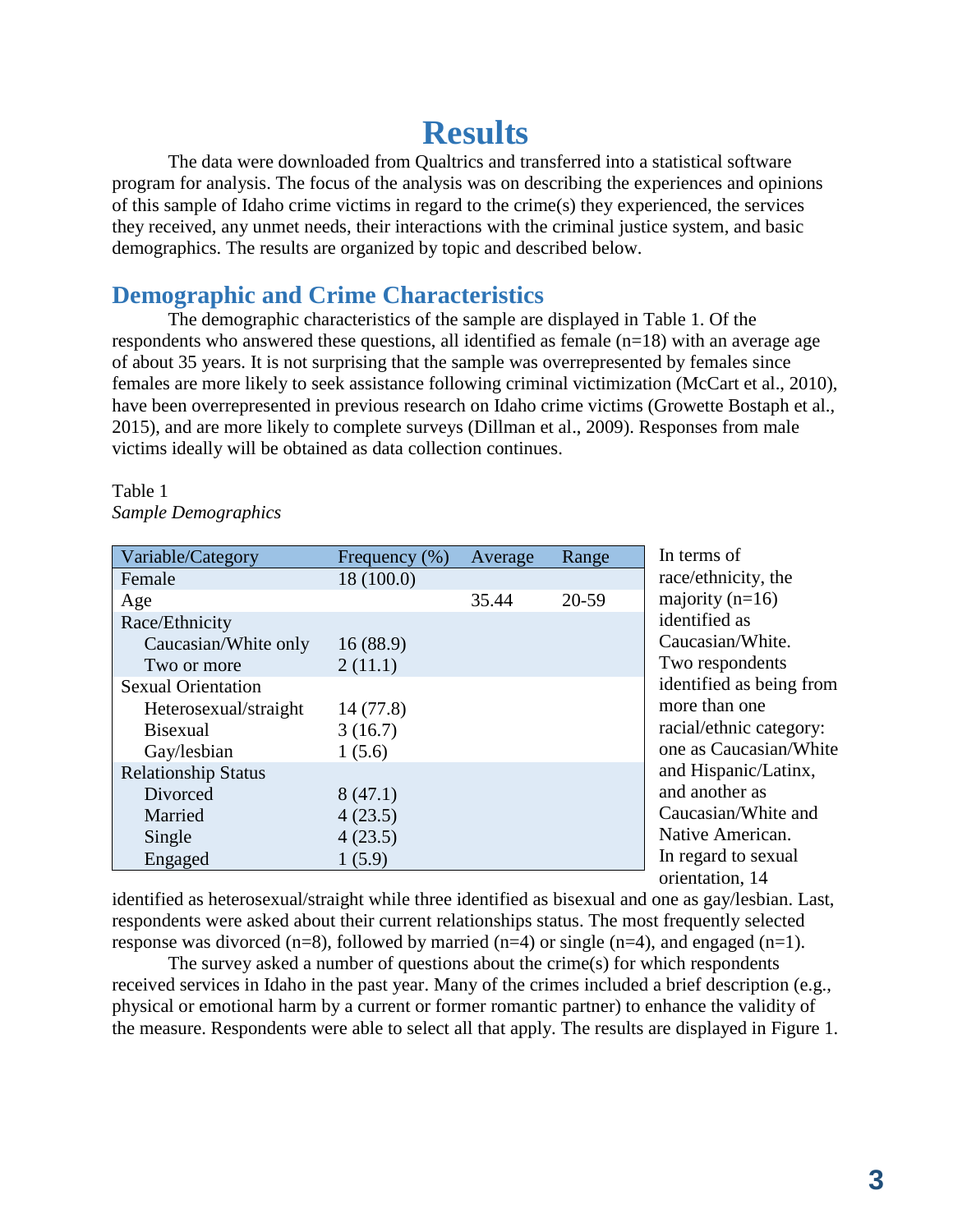Figure 1 *Crimes for Which Services Received in the Last Year* 



Respondents selected 1- 6 crimes each (average=1.89). The most frequently reported crime was domestic/intimate partner violence which is in line with the findings of the provider survey and previous research on crime victims in Idaho (Growette Bostaph et al., 2015; King et al., 2020). The next two most common

categories included stalking and child sexual abuse. Three respondents each selected family violence (i.e., physical harm by a family member who is not a current or former romantic partner), child abuse (i.e., physical, emotional, and neglect), and property crime. Only two selected sexual assault and none selected the other categories of stranger violence, homicide survivor, DUI, or robbery. Participants were also asked to report which crime(s) they received services for most recently (not shown). These responses were almost identical to those reported in Figure 1 with the exception of stalking being selected by five and property crime by two.

Since most crimes are committed by someone known to the victim (Bureau of Justice Statistics [BJS], 2020), the survey asked about the relationship of the victim to the perpetrator.

#### Figure 2

#### *Relationship of Victim to Perpetrator*



As expected, the majority of respondents reported that the perpetrator was a current or former intimate partner (see Figure 2). The next most common relationship was a relative (other than a spouse). Friend or acquaintance, and stranger/unknown were selected by two respondents each.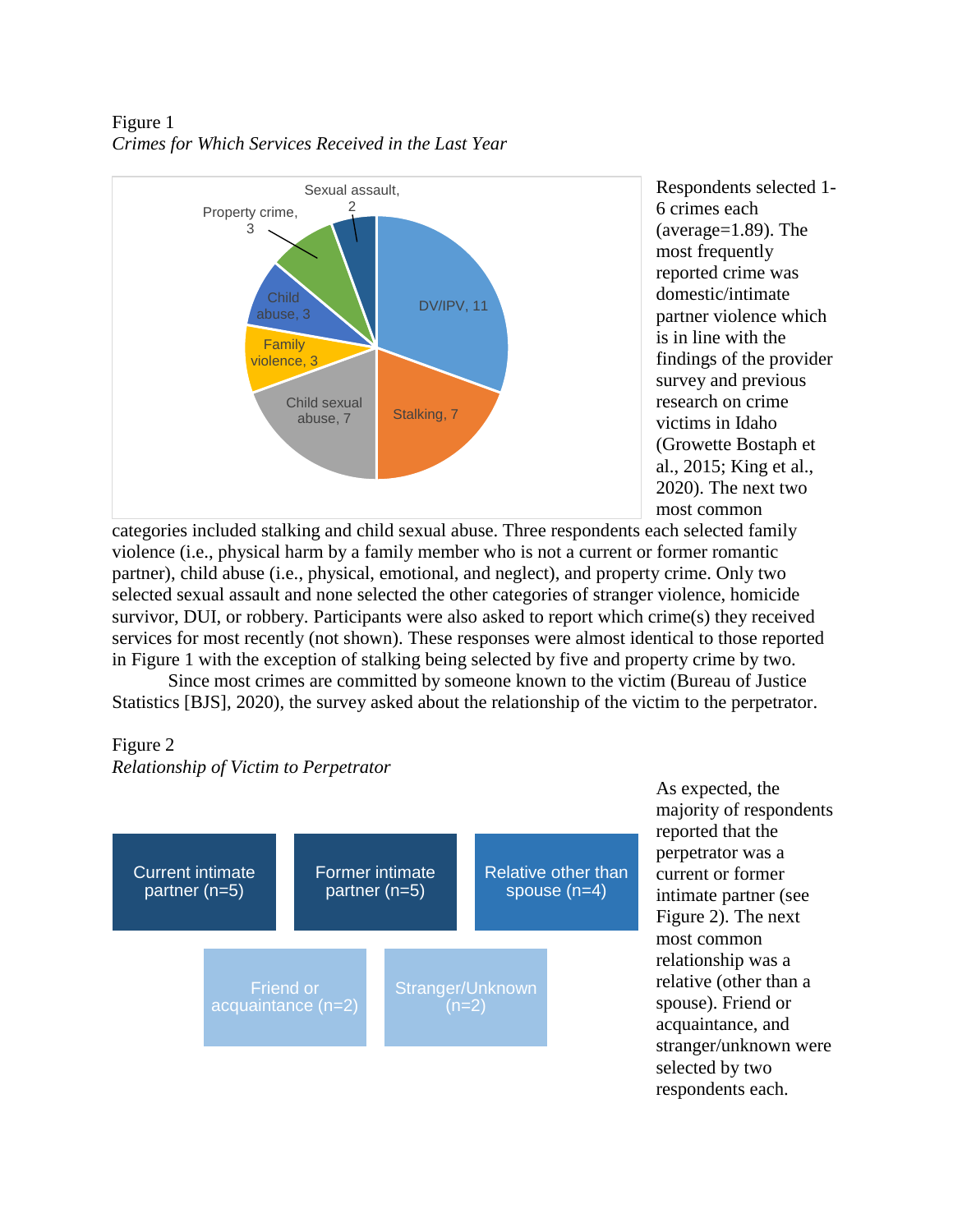A number of questions were asked about reporting the crime(s) to authorities. The responses are displayed in Table 2. Twelve respondents indicated that the crime was reported to the police, six selected that it was not, and one left this question blank. Those who stated that the crime was not reported were asked why. A number of potential responses were provided based on the *National Crime Victimization Survey* (BJS, 2020) and previous research on crime victims in Idaho (Growette Bostaph et al., 2015), and there was space to write in any additional reasons.

#### Table 2 *Crime Reporting*

| Variable/Category                            | Frequency | Valid % | The m   |
|----------------------------------------------|-----------|---------|---------|
| Reported to police                           |           |         | commo   |
| Yes                                          | 12        | 66.7    | reason  |
| N <sub>o</sub>                               | 6         | 33.3    | respon  |
| Reasons why not reported <sup>1</sup>        |           |         | want to |
| Didn't want offender to get in trouble       | 4         | 66.7    | offend  |
| Afraid of offender                           | 4         | 66.7    | follow  |
| No confidence in the criminal justice system | 3         | 50.0    | the off |
| Didn't consider it a crime                   | 2         | 33.3    | of con  |
| Didn't know how to report it                 |           | 16.7    | crimin  |
| Police would not do anything to help         |           | 16.7    | system  |
| Afraid of people finding out                 |           | 16.7    | respon  |
| Didn't know I should report it               |           | 16.7    | consid  |
| Would report to police if harmed again       |           |         | incider |
| Yes                                          | 11        | 61.1    | One re  |
| N <sub>o</sub>                               | 2         | 11.1    | each se |
| Not sure                                     | 5         | 27.8    | they di |

nst only reported was that the dent did not o get the er in trouble, ed by fear of ender, a lack fidence in the al justice  $\mu$ , and the dent not ering the nt a crime. spondent elected that d not know how to report it,

police would not do anything to help, and they were afraid of people finding out. Last, one respondent wrote that they were a child when it happened so they did not know to report to anyone. The final question in this section asked respondents if they would report to police if they were harmed again. Eleven answered affirmatively, two indicated they would not report, and five were unsure.

### **Services Received**

l

The survey included a number of questions about the services respondents received. First, it was asked why services were received (not shown). The majority  $(n=12)$  indicated that they were the victim of a crime, four reported that someone close to them was, and two indicated that they were the victim of a crime and someone close to them was too. Respondents were asked how many times they received victim services in Idaho in the past year. Responses ranged from 1 time to 40 times, with some noting repeated intervals (e.g., once a week, since July, continual services over 10 years).

Next, respondents were provided with a list of services and accompanying descriptions and they were asked to indicate which services they received in the last year. As can be seen in

<sup>1</sup> Percentages do not total 100% as respondents were able to select more than one answer.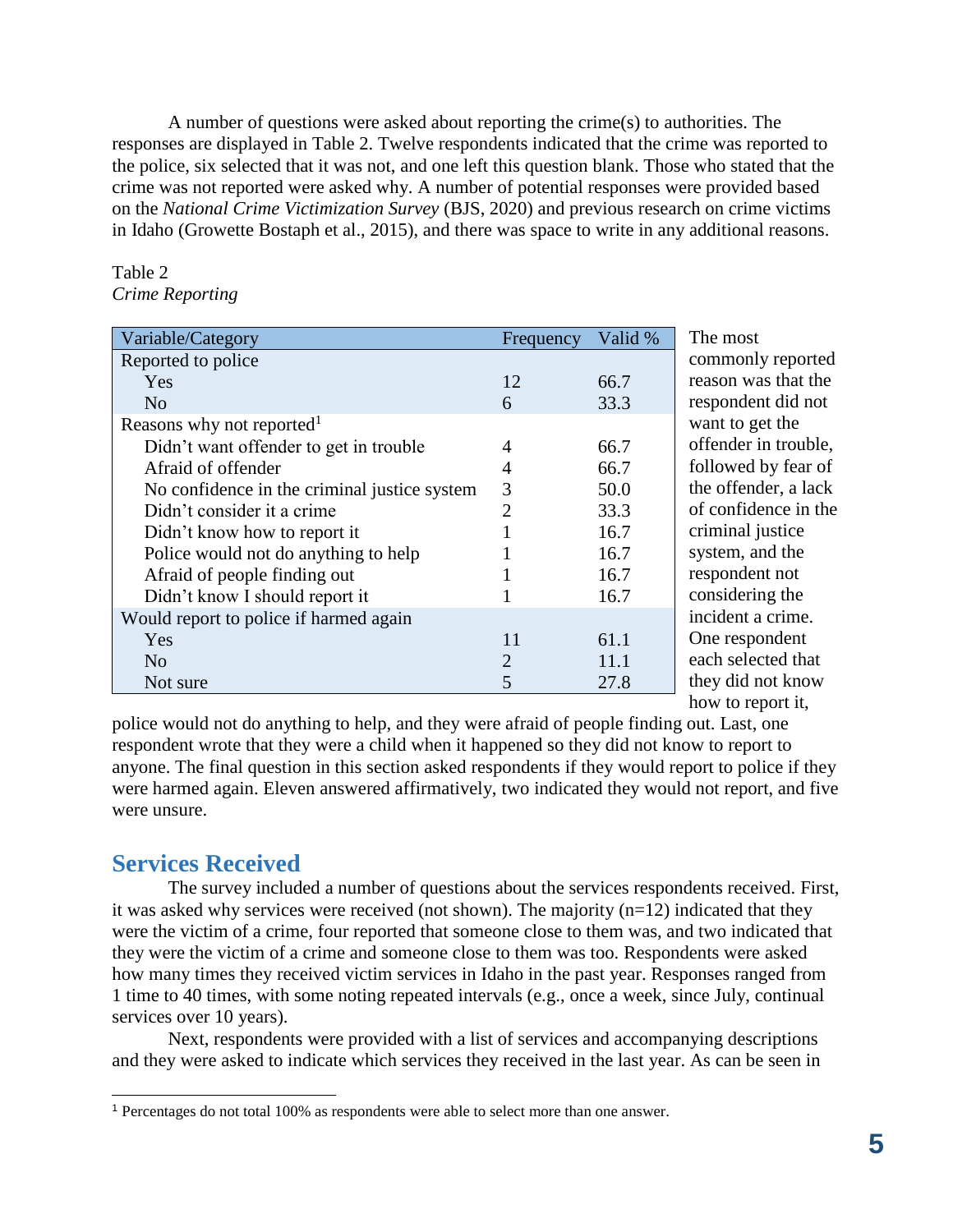Table 3, the most frequently received services included emergency services; individual counseling; crisis response; assistance obtaining a protection order; safety planning; and help accessing employment, housing, or public benefit resources. Less frequently received services included explanation of crime victims' rights, transportation, hospital accompaniment, support through the criminal justice process, and bilingual services.

#### Table 3 *Services Received*

| Variable/Category                                                  | Frequency      | Valid $\%^2$ |
|--------------------------------------------------------------------|----------------|--------------|
| Emergency services such as food, money, or clothing                | 10             | 52.6%        |
| Individual counseling                                              | 9              | 47.4%        |
| Crisis response                                                    | 6              | 31.6%        |
| Assistance obtaining a protection or no contact order              | 6              | 31.6%        |
| Safety planning                                                    | 6              | 31.6%        |
| Help accessing a job, housing, or public benefits                  | 6              | 31.6%        |
| <b>Medical services</b>                                            | 5              | 26.3%        |
| Child or parent/child counseling                                   | 5              | 26.3%        |
| Support groups                                                     | 5              | 26.3%        |
| Referral to other services such as substance abuse treatment       | 5              | 26.3%        |
| Assistance applying for victim compensation                        | $\overline{4}$ | 21.1%        |
| Legal services such as divorce, custody, or immigration assistance | $\overline{4}$ | 21.1%        |
| Child care                                                         | 4              | 21.1%        |
| Shelter/temporary housing                                          | 4              | 21.1%        |
| Explanation of crime victims' rights                               | 3              | 15.8%        |
| Transportation                                                     | 3              | 15.8%        |
| Hospital accompaniment                                             | 2              | 10.5%        |
| Support through the criminal justice process                       | 2              | 10.5%        |
| <b>Bilingual services</b>                                          |                | 5.3%         |

#### Table 4 *Most Helpful Services*

l

| Variable/Category             | Frequency | Valid % |
|-------------------------------|-----------|---------|
| Named a specific agency       |           | 28.6    |
| Counseling                    |           | 21.4    |
| <b>Emergency services</b>     | 3         | 21.4    |
| Advocacy                      |           | 7.1     |
| Everything                    |           | 7.1     |
| Assistance filing for custody |           | 7.1     |
| Housing                       |           | 7.1     |
| Child care                    |           | 7.1     |
| Safety planning               |           | 7.1     |
| Support group                 |           | 7.1     |

In an effort to gather additional information about services received, respondents were asked, via an openended question, which services were most helpful (see Table 4). Of the 14 participants who answered this question, the most frequent response was naming a specific agency as being the most helpful. For example, one respondent stated that the victim service agency "has been fantastic with safety planning

<sup>2</sup> Percentages do not total 100% as respondents were able to select multiple answers.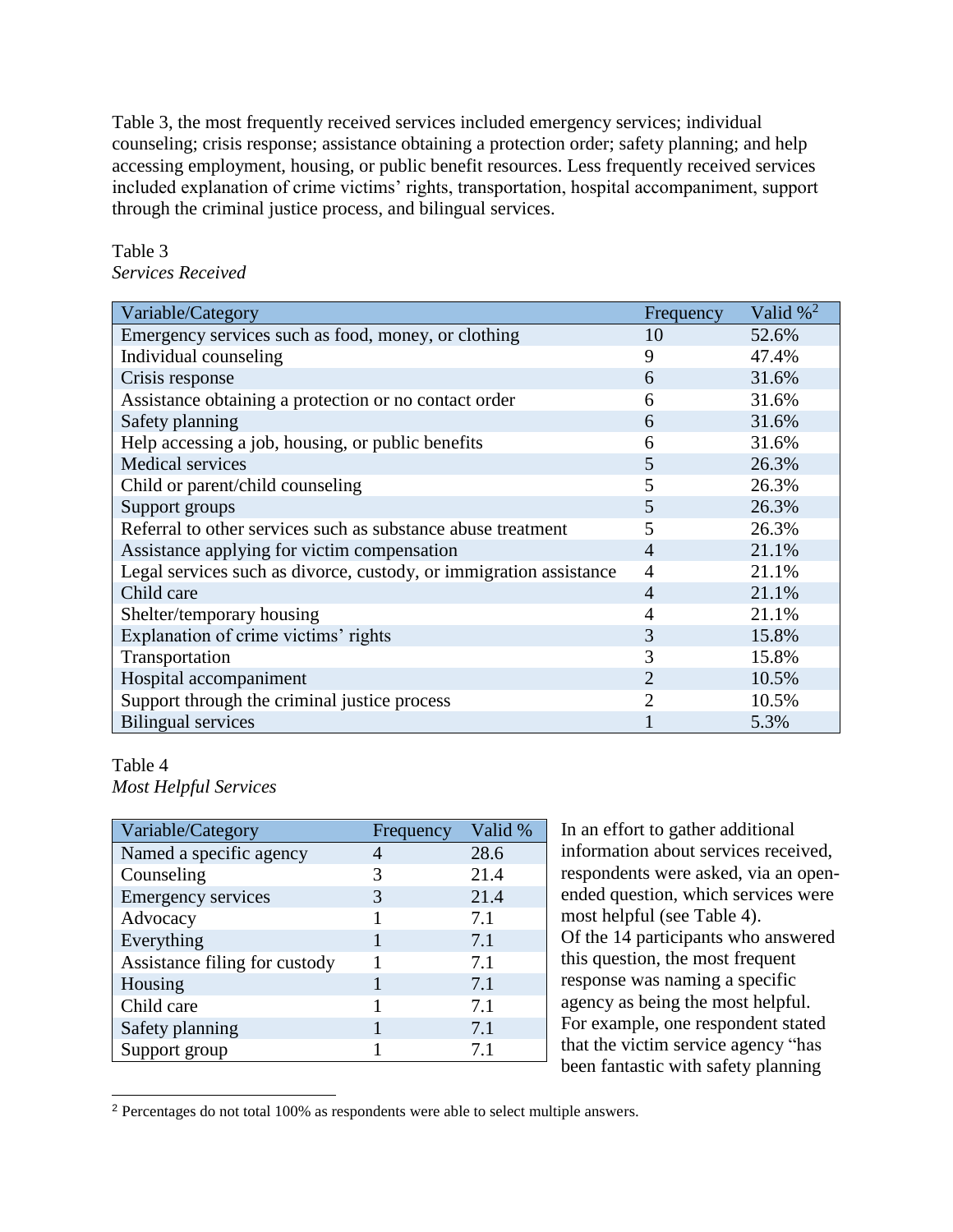and classes for how to be safe." Counseling and emergency services, particularly financial assistance, were also very helpful. The remaining responses, some of which were broad (e.g., advocacy) and some of which were specific (e.g., housing) were reported by one respondent each. One participant noted that everything was helpful. However, another left a concerning response that read, "I didn't receive any services until I begged, screamed, and cried."

The next survey item asked participants to describe which services were least helpful. The responses were grouped into three main categories and are displayed in Figure 3.

#### Figure 3 *Least Helpful Services*

| with CJS<br>$(n=6)$                         | • "The cops explained nothing."<br>. "The prosecutor's office has not kept me<br>informed about anything."                                                                                                | referenced by six<br>respondents,<br>related to<br>interactions with                                                 |
|---------------------------------------------|-----------------------------------------------------------------------------------------------------------------------------------------------------------------------------------------------------------|----------------------------------------------------------------------------------------------------------------------|
| $N/A$ (n=4)                                 | . "I don't believe anything the agency has helped<br>me with has a lesser value. I am eternally<br>grateful for the way they have improved my life."                                                      | the criminal justice<br>system. Most of<br>these comments<br>noted a lack of<br>information or                       |
| <b>Specific</b><br><b>Services</b><br>(n=3) | . "I don't like talking about the things that<br>happened to me, especially in front of strangers."<br>. "They got me compensation info after I had to<br>request it and no one offered to help with it." | communication on<br>the part of the<br>police, prosecutor,<br>or others. The<br>second category<br>$(n=4)$ reflected |

responses of "not applicable." These comments noted that all of the services they received were helpful. The final category related to specific services. Two noted support groups as being the least helpful and one described difficulties with victim compensation assistance.

#### Table 5

*Services Needed but not Received*

| Variable/Category             | Frequency     | Valid % |
|-------------------------------|---------------|---------|
| None                          |               | 30.8%   |
| Legal services                | $\mathcal{D}$ | 15.4%   |
| Counseling                    |               | 7.7%    |
| Crisis intervention           |               | 7.7%    |
| Emergency shelter             |               | 7.7%    |
| Help speaking to detective    |               | 7.7%    |
| Sex trafficking support group |               | 7.7%    |
| Child care                    |               | 7.7%    |

Participants were asked if there were any services they needed but did not receive. Four noted that there were not any additional services they needed (see Table 5). Two referenced legal services (i.e., assistance with divorce and custody, low cost legal services). The remaining responses, such as

counseling, crisis intervention, and emergency shelter, were left by one respondent each.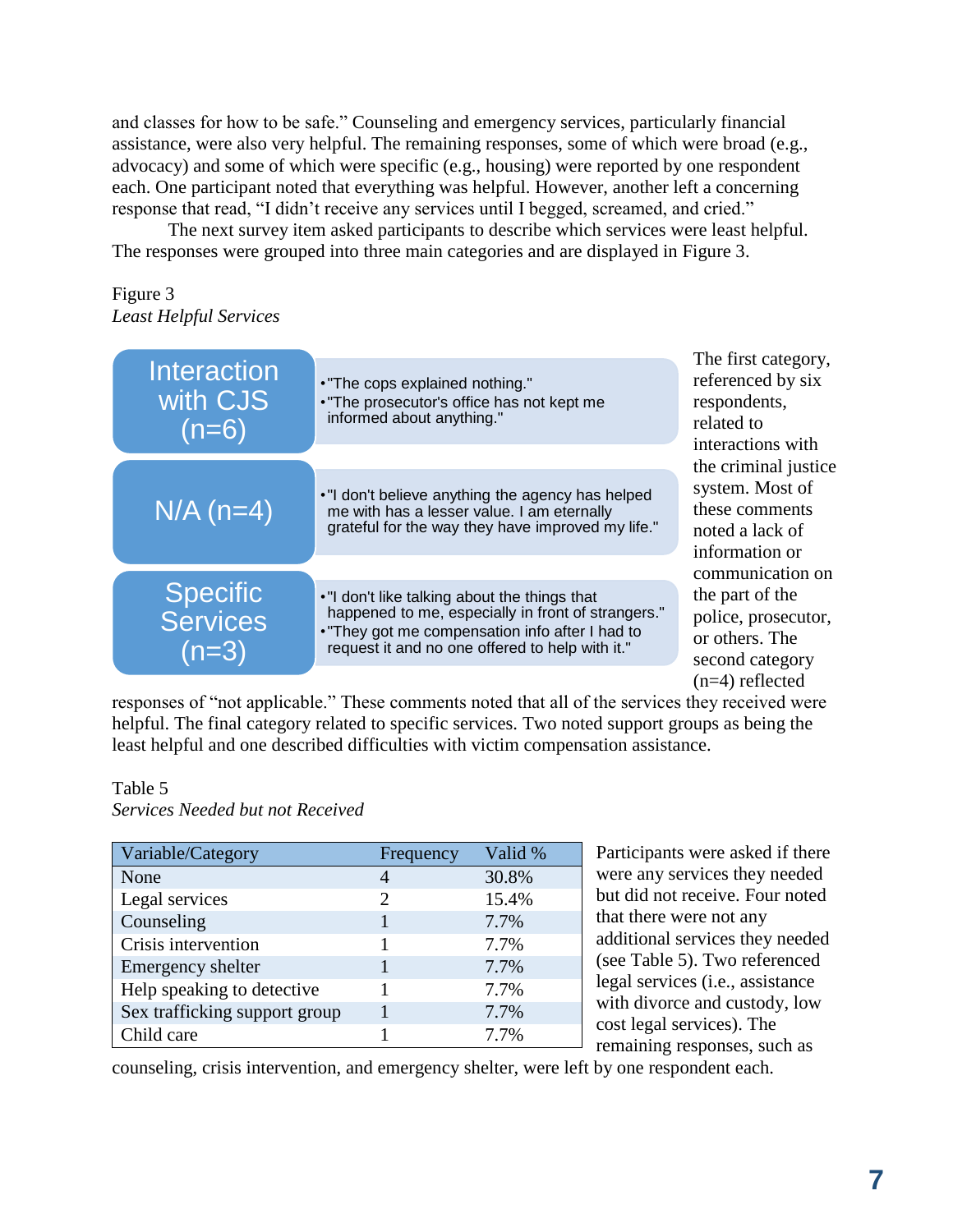The next few survey items asked about the types of providers from which services were received, where the agencies were located, and how the respondent felt they were treated.

#### Table 6

| Variable/Category             | Frequency | Valid $\%$ <sup>3</sup> | In terms of provider type, the   |
|-------------------------------|-----------|-------------------------|----------------------------------|
| Service provider type         |           |                         | most frequently indicated was a  |
| DV/SV program or other VSP    | 10        | 52.6                    | domestic/sexual violence         |
| Counseling services           | 9         | 47.4                    | program or other victim service  |
| Police department             | 6         | 31.6                    | provider, followed by            |
| Prosecutor's office           |           | 26.3                    | counseling services, police      |
| Hospital or doctor            | 3         | 15.8                    | department, prosecutor's office, |
| Legal Aid or private attorney | 3         | 15.8                    | hospital or doctor, Legal Aid or |
| Not sure                      | 3         | 15.8                    | private attorney, and faith-     |
| Faith-based program           | 2         | 10.5                    | based program (see Table 6).     |
| Service provider location     |           |                         | Three respondents indicated      |
| Ada                           | 10        | 58.8                    | they were not sure which type    |
| Canyon                        | 5         | 29.4                    | of agency it was and one listed  |
| Bonner                        | 3         | 17.6                    | Alcoholics Anonymous.            |
| <b>Bannock</b>                |           | 5.9                     | Agency county locations          |
| Bonneville                    |           | 5.9                     | included Ada, Canyon, Bonner,    |
| Cassia                        |           | 5.9                     | Bannock, Bonneville, Cassia,     |
| Kootenai                      |           | 5.9                     | and Kootenai.                    |

*Service Provider Type and Location*

The final question in this section asked about how the participant was treated and whether their needs were met (see Table 7). Most indicated that they were treated with respect. However, one individual each (three different respondents) reported that they were not treated with respect by a police department, prosecutor's office, or Legal Aid or private attorney.

#### Table 7

l

#### *Opinions about Service Providers*

|                               | Treated me<br>with respect | Did not treat<br>me with<br>respect | Met my<br>needs | Did not meet<br>my needs |
|-------------------------------|----------------------------|-------------------------------------|-----------------|--------------------------|
| DV/SV program or other VSP    | 15                         |                                     |                 |                          |
| Police department             | 6                          |                                     |                 |                          |
| Prosecutor's office           | 6                          |                                     |                 | h                        |
| Hospital or doctor            | 4                          |                                     |                 |                          |
| Legal Aid or private attorney | 3                          |                                     |                 |                          |
| Counseling services           | 13                         |                                     |                 |                          |
| Faith-based program           |                            |                                     |                 |                          |

<sup>3</sup> Percentages do not total 100% as respondents were able to select more than one answer.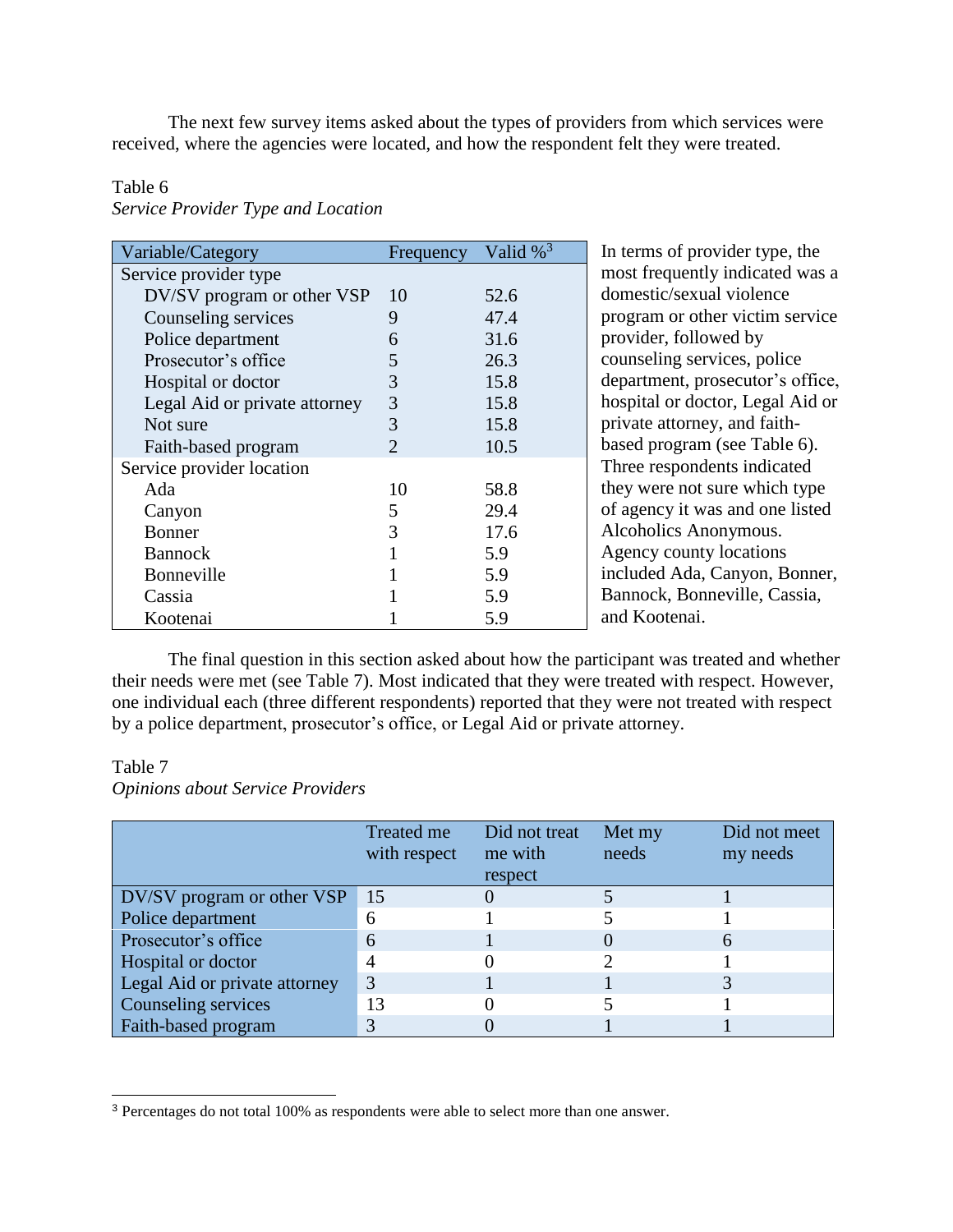While the majority of needs were met for participants who visited a domestic/sexual violence program or other victim service provider, police department, or hospital/doctor, none of the respondents who received services from a prosecutor's office reported having their needs met and only one of the four that went to Legal Aid or a private attorney had their needs met. It is important to note that the survey did not differentiate between personnel types within agencies (e.g., victim witness coordinator versus police officer) in an effort to keep the survey as short as possible and avoid confusing respondents who may not be aware of the terminology. Those who received services from a faith-based program were evenly split between having their needs met and not having their needs met.

### **Barriers**

It is not uncommon for victims of crime to experience barriers when seeking services. As such, respondents were provided a list of barriers and asked if they experienced any when attempting to access services (see Figure 4). The most commonly reported was fear of the perpetrator, followed by a variety of accessibility issues such as internet/phone access, delays in receiving services (e.g., two years to find appropriate counseling resources, COVID-related issues), restrictions to receiving certain services (e.g., required to determine exact income in order to receive financial assistance), and lack of services (e.g., shelter or temporary housing). Three respondents reported that the cost of services was a barrier and two each noted communication and transportation issues. Child care, immigration concerns, language/cultural barriers, and religious differences were reported by one participant each.

## 0 1 2 3 4 5 6 7 8 Religious differences Language/cultural differences Immigration concerns Child care **Transportation Communication** Cost Lack of accessible services Fear of perpetrator Number of Respondents Barrier

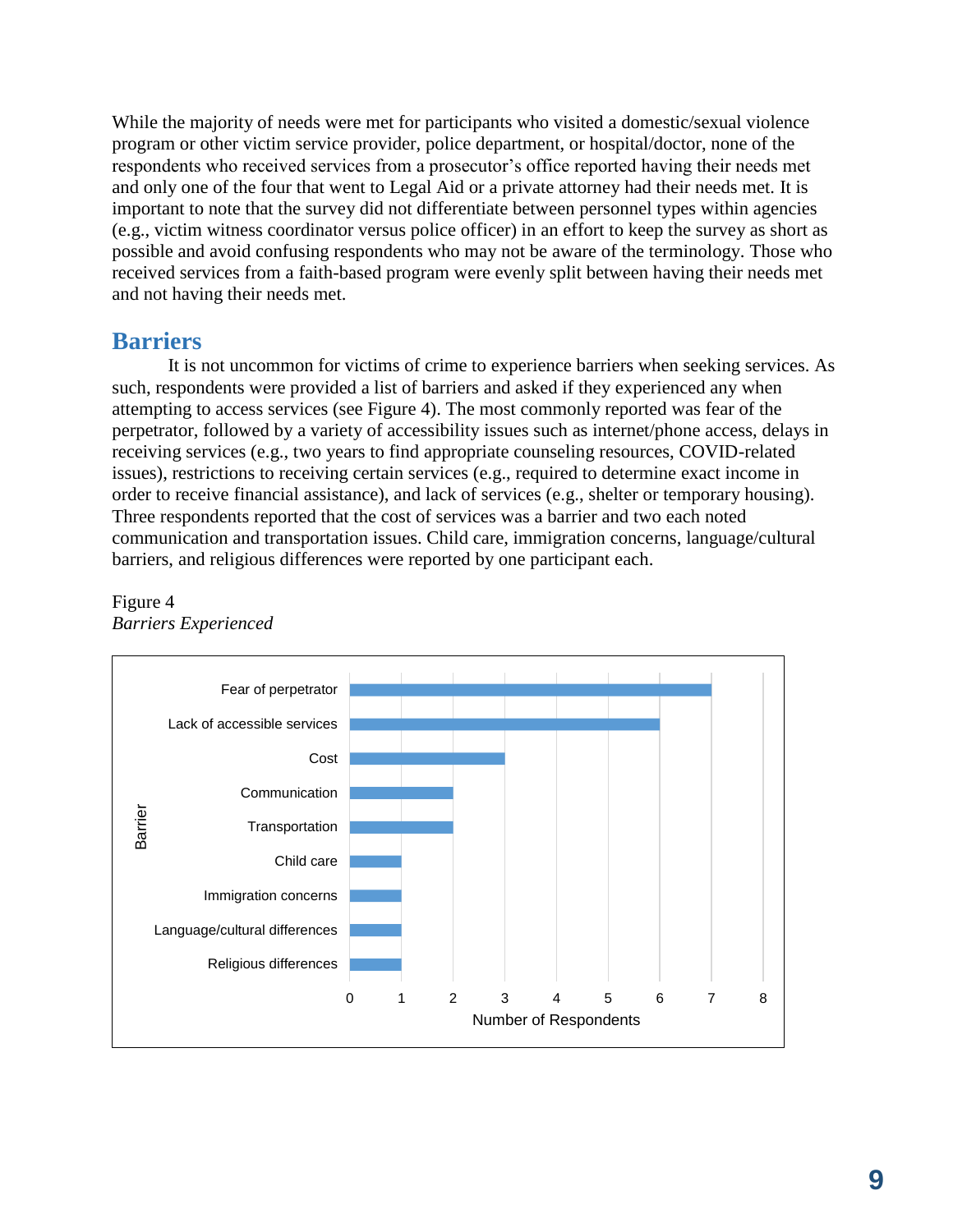Table 8 *Distance Traveled for Services*

| Variable/Category             | Frequency | Valid % | Gi               |
|-------------------------------|-----------|---------|------------------|
| 10 miles or less              |           | 42.1    | pe               |
| $11-20$ miles                 |           | 31.6    | th               |
| $21-30$ miles                 |           | 10.5    | fir              |
| More than 30 miles            |           | 10.5    | re:              |
| Phone or online services only |           | 5.3     | vi<br>$\sqrt{C}$ |

iven the high percentage of Idaho at is rural, and the dings of previous search on crime ctims in Idaho (Growettte Bostaph et

al., 2015), participants were asked how far they had to travel to receive services. Although the majority traveled 20 miles or less, several had to travel more than 20 miles to receive services, which can present a significant barrier for victims who do not have their own transportation or access to public transportation.

### **Crime Victims' Rights**

One of the goals of this survey was to gather information about participants' familiarity with crime victims' rights, as well as their ability to exercise those rights. The first question asked respondents, "Are you aware that crime victims have specific rights in Idaho?" As can be seen in Figure 5, nine answered this question affirmatively. Five reported that they did not know about these rights and three were not sure. The next question was addressed to those who had accessed the criminal justice system and asked if they were able to exercise their rights. A list of example rights were provided (i.e., being treated with respect, timely processing of your case, notification of updates regarding your case, the ability to be present at court and other proceedings, the opportunity to have your opinion heard, and restitution from the person who harmed you). The results were somewhat concerning. Of the 12 who responded to this item, only three felt as though they were able to exercise their rights. Eight reported that they were not able to exercise their rights and one was not sure.

Figure 5

*Awareness and Exercise of Crime Victims' Rights*

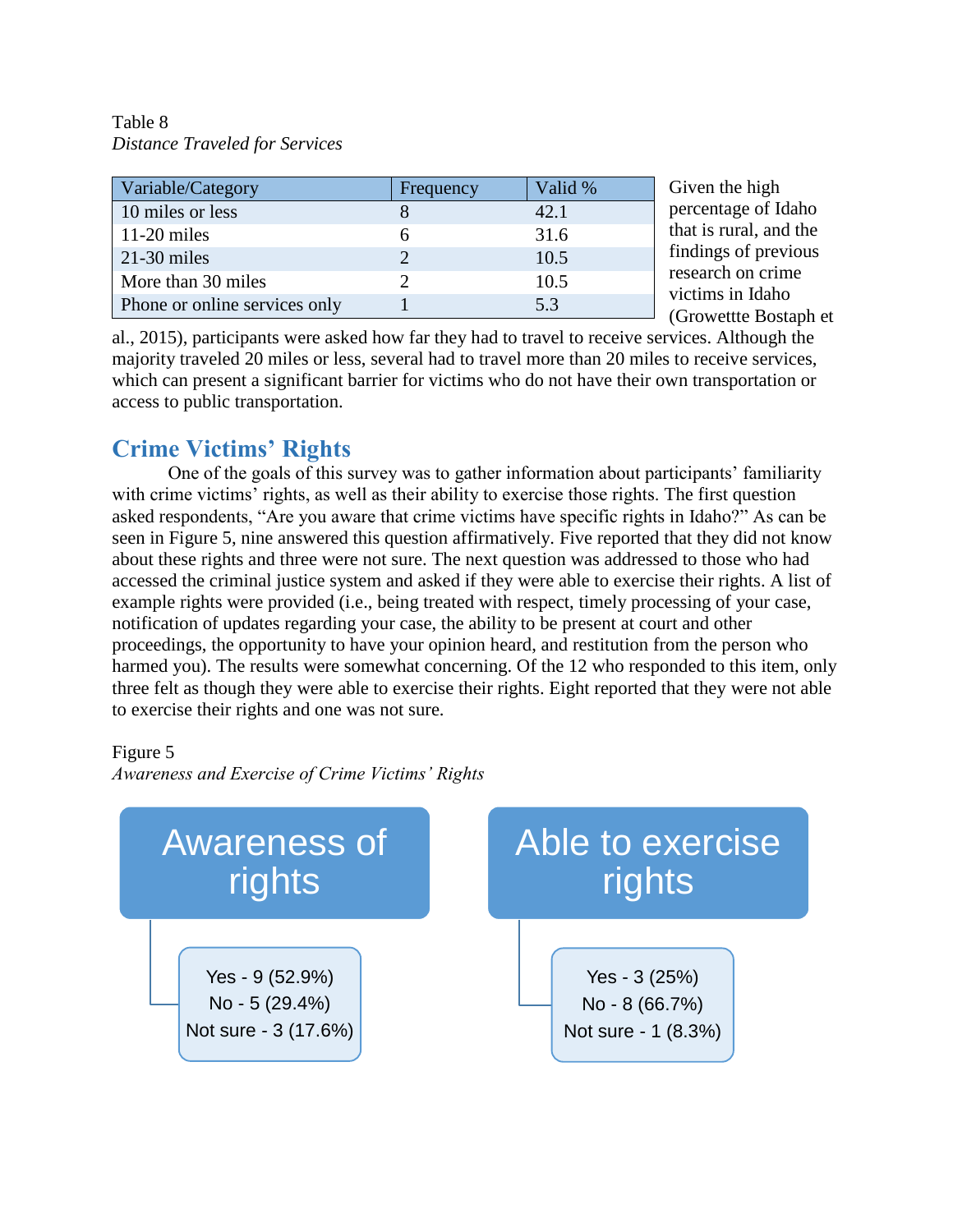The last question on the survey solicited open-ended feedback about crime victims' rights or services. Six participants provided their comments and noted a variety of frustrations in relation to interacting with the criminal justice system and receiving needed services. More specifically, one respondent described issues in regard to connecting victims with services in a more timely and appropriate manner:

"When I tried to get help, too much time had passed. I think the police department should have the victims unit dispatched to make contact with the victims through letters, emails, and phone calls to ensure they get the help they deserve instead of being left behind to pick up all the pieces."

Another commented on difficulties with reporting:

"The process in which to try to report was ridiculous and I've never been contacted back. It's very untrusting. This is why not many people report."

Three described frustrations with the court system:

"My opinion does not matter to the prosecutor or the judge and the prosecutor is not handling my case in a timely manner at all. I am also not receiving any updates at all about my case."

"It was not beneficial to me when the offender went to court for trial and I was told that I did not need to be there as the offender pled to a less severe crime for the second time. The offender was able to seal his criminal domestic violence records and that created barriers to me obtaining immediate information on a protection order."

"Prosecuting office needs to communicate with victims and their parents. It is horrible and frustrating. In 9 months I have received 3 correspondences – that's it!"

Lastly, one respondent noted the limitations of available services:

"The crime services for victims are not even close to enough for what the victim needs. After the victim turns 18 there's only \$2500 to help them with counseling services. That's nowhere near enough for the lifetime of hurt. It is a process for victims to go through every day for every waking moment and sometimes in their dreams too. There's not enough resources to help them stand against their attackers and make them truly understand the damage they inflicted."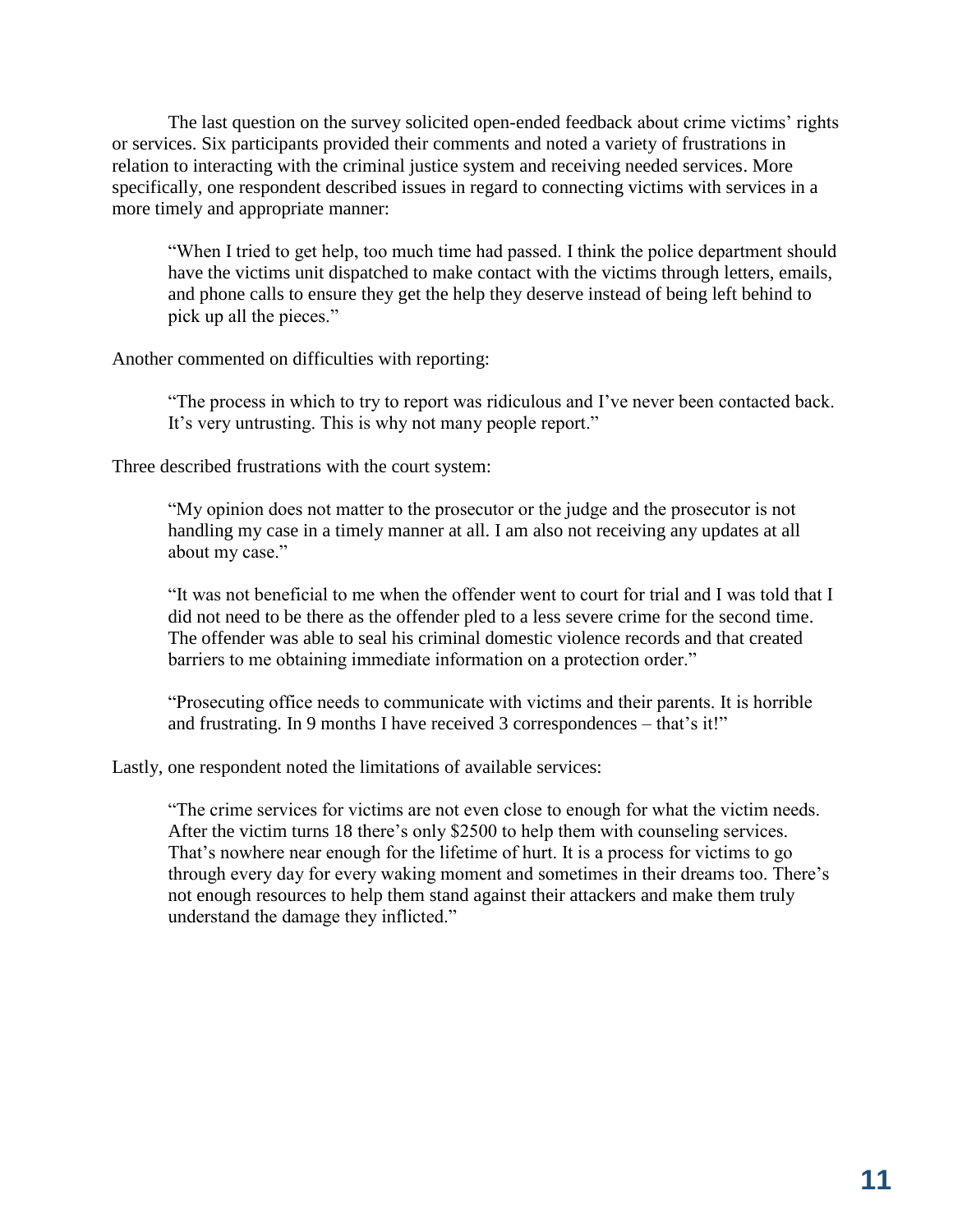# **Summary and Recommendations**

The purpose of this study was to gather information from Idaho crime victims to learn more about their experiences with service providers and the criminal justice system. In order to reach this population, victim service agencies were asked to share the survey with crime victims who contacted them for services. The online survey is available in five languages and will be ongoing until 2022. This report focused on the survey data collected from May, 2020-December 2020. Data collection progressed slowly at first (likely due to the COVID-19 pandemic), but began to accelerate once information cards about the survey were created and sent to providers. The information cards offer a streamlined way for providers to share the survey with potential respondents. As of December 1, 2020, there were 19 surveys appropriate for analysis. While the findings summarized in this report provide initial insights into the experiences of crime victims in Idaho, the sample size is not large enough to lend itself to recommendations. Instead, these findings should be seen as preliminary in nature. As data collection continues over the next two years, the sample size will continue to increase and expand our understanding of the needs and experiences of Idaho crime victims. Thus, the recommendations discussed below focus on methodological considerations in regard to collecting data from Idaho crime victims.

### **Ongoing Survey Sharing**

As noted above, the crime victim survey will be ongoing until 2022. Continued advertisement and sharing of the survey is paramount to increasing responses and obtaining an appropriate sample size to inform specific recommendations. The importance of the findings of this survey cannot be understated. Learning from crime victims about their experiences with service providers is an important piece of information needed to inform policy and practice. The voices of those most impacted by crime must be considered. Thus, the following recommendations are offered in regard to bolstering responses for the ongoing crime victim survey:

**Recommendation #1:** Continue to require VOCA recipients, and encourage other crime victim service providers, to share the survey with crime victims. Providers can request the easily shareable victim survey information cards from the research team at any time. **Recommendation #2:** Highlight and advertise the goals and importance of the survey: (1) gather information from crime victims across the state in an effort to improve services, (2) enable the use of one consistent measure to assess victim satisfaction and experiences, and (3) remove the responsibility of data collection and analysis from providers.

**Recommendation #3:** Expand the advertisement of the crime victim survey to media outlets and social media platforms to reach more Idaho residents who have received crime victim services.

### **Survey Design**

While it is unfortunate that the crime victim survey has not yet received more responses, it is not unexpected. When individuals seek services for crime victimization, they have often recently endured some type of physical or emotional harm. They may be experiencing fear, stress, and confusion, among other difficulties. Asking them to complete a survey about their experiences at such a time is not ideal. Trauma can have short- and long-term impacts on physical and emotional health. The hormones released by the human body during a traumatic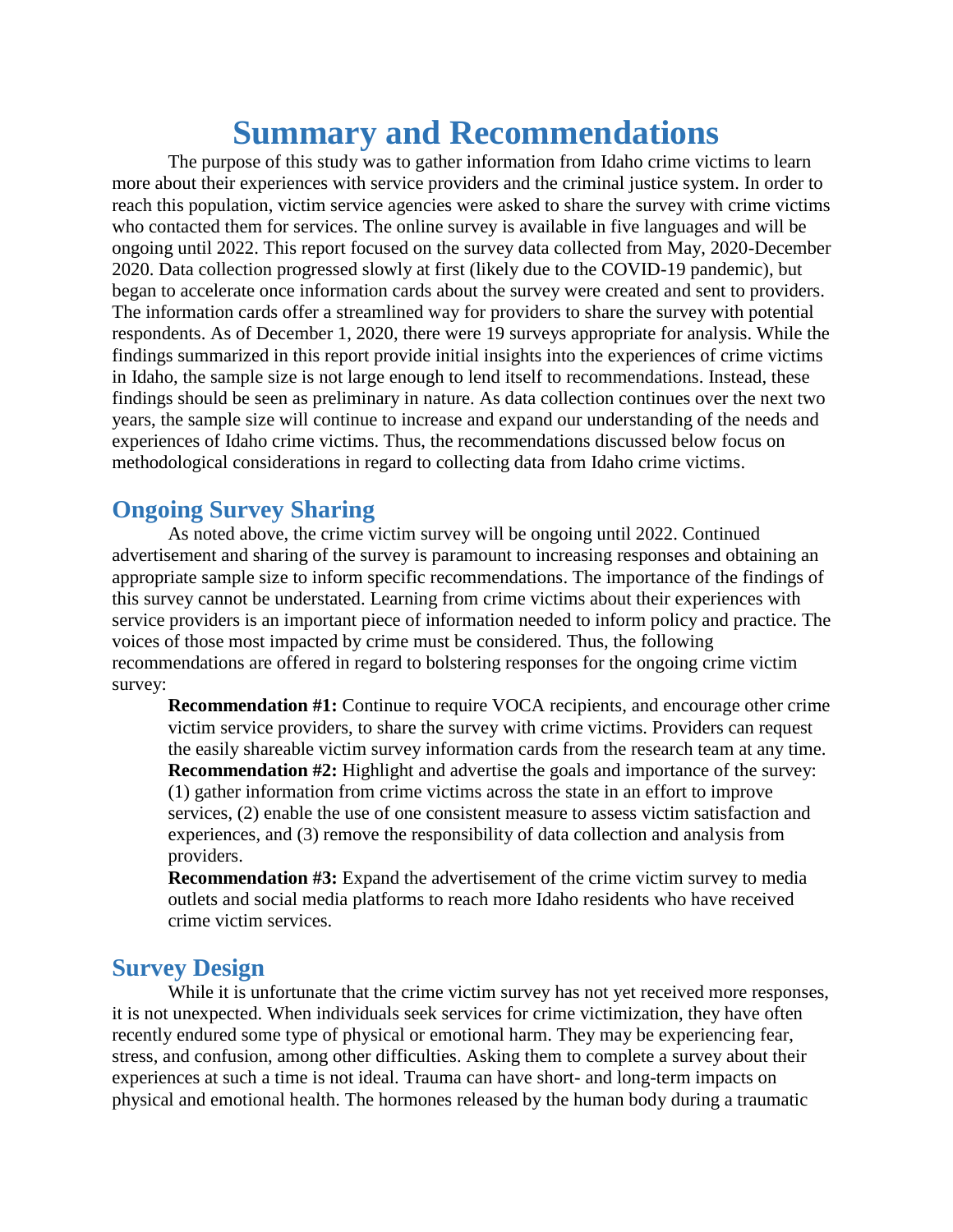event have been shown to affect behavior, cognitive processing, and even alter brain chemistry (Campbell, 2012; Wilson et al., 2020).

A more evidence-based approach would be to attempt to reach crime victims after they have had the chance to begin healing and are more comfortable with sharing their experiences. This is essentially what national surveys, such as the *National Crime Victimization Survey (NCVS)* administered by the Bureau of Justice Statistics, seek to do. The *NCVS* is a nationally representative survey of U.S. crime victims age 12 and older. The survey has been ongoing since the early 1970s (it was originally referred to as the *National Crime Survey*) and is arguably the most important source of data on criminal victimization in the U.S. The *NCVS* employs a complex sampling design in order to gather a representative sample of respondents. In doing so, there are fewer respondents representing areas with smaller populations. For example, states like California, Texas, and Florida are more heavily represented whereas smaller states like Wyoming, Delaware, and Idaho are not. This is because the sample is intended to be representative of the U.S. population as a whole. While state-level *NCVS* data for states with larger populations can be obtained, they are not available for states like Idaho with smaller populations. As such, there is a need to conduct a statewide survey in Idaho in order to more accurately assess crime victimization across the state.

A statewide victimization survey in Idaho, following the design of the *NCVS*, would offer a number of benefits. First, it would enable the collection of a representative, random sample of Idaho residents which allows for the findings to be generalized to the entire state. Second, it would reduce the likelihood of asking people to complete a survey during, or shortly following, a traumatic event. Third, it would allow for data collection from a wider range of individuals. More specifically, data could be collected from people who reported their victimization to police and those who have not, as well as people who have received crime victim services and those who have not. In fact, the most recent results of the *NCVS* indicate that only 40.9% of violent crimes and 32.5% of property crimes were reported to police, and a mere 8% of crime victims received assistance from victim service agencies in 2019 (BJS, 2020). Thus, only surveying individuals who have reported to police or received services leaves out a significant portion of the population. Fourth, it would allow for the most reliable estimates of crime victimization in the state due to the inclusion of individuals who have reported to police and those who have not. Based on all of these reasons, a statewide victimization survey would offer the most complete picture of crime victimization in Idaho. While a statewide victimization survey was conducted in Idaho several years ago (Idaho State Police, 2014), the response rate was low (31.2% compared to a 71% response rate for the 2019 *NCVS*) and the data are now approximately eight years old. As such, the following recommendations are offered:

**Recommendation #4:** Fund the administration of a statewide victimization survey in Idaho using the reliable and successful design of the *National Crime Victimization Survey.*

**Recommendation #5:** Continue to administer the statewide victimization survey in Idaho on an ongoing basis to provide the most current information.

**Recommendation #6:** Use the findings of the statewide victimization survey to inform policy and practice and improve the experiences and treatment of crime victims across the state.